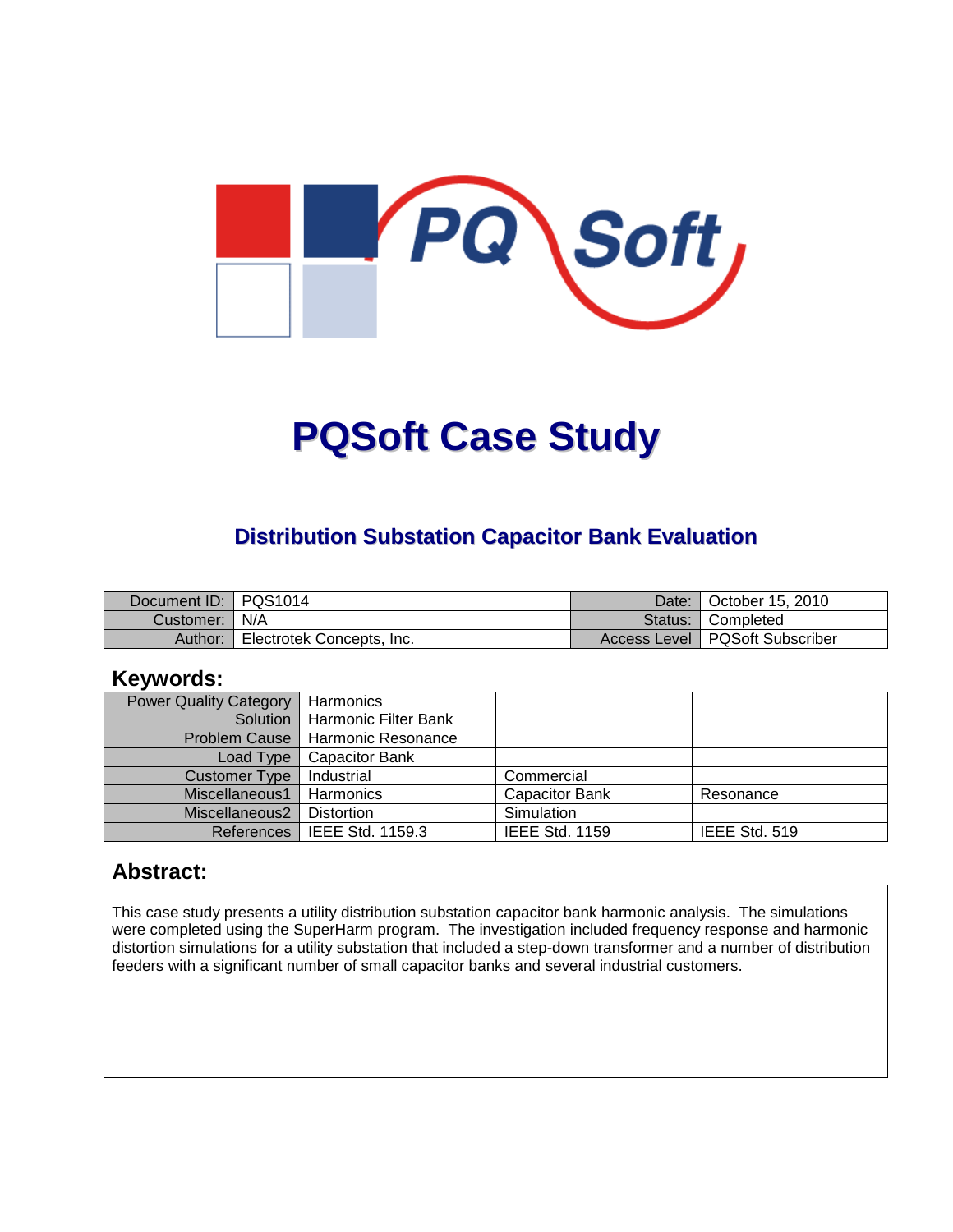## **TABLE OF CONTENTS**

## **LIST OF FIGURES**

| Figure 8 - Illustration of Frequency Response with Feeder Harmonic Filter In-Service  10     |  |
|----------------------------------------------------------------------------------------------|--|
| Figure 9 - Illustration of Effect of Feeder Capacitor Banks with Customer Harmonic Filter 11 |  |

## **LIST OF TABLES**

Table 1 - Summary of the Voltage Distortion Levels with Various Capacitor Banks In-Service...................9 Table 2 - Summary of the Voltage Distortion Levels with the Harmonic Filter Bank In-Service.................11

#### **RELATED STANDARDS**

IEEE Std. 1159, IEEE Std. 519

## **GLOSSARY AND ACRONYMS**

| ASD        | Adjustable-Speed Drive           |
|------------|----------------------------------|
| CF.        | <b>Crest Factor</b>              |
| <b>DPF</b> | <b>Displacement Power Factor</b> |
| PF.        | Power Factor                     |
| <b>PWM</b> | <b>Pulse Width Modulation</b>    |
| <b>THD</b> | <b>Total Harmonic Distortion</b> |
| <b>TPF</b> | <b>True Power Factor</b>         |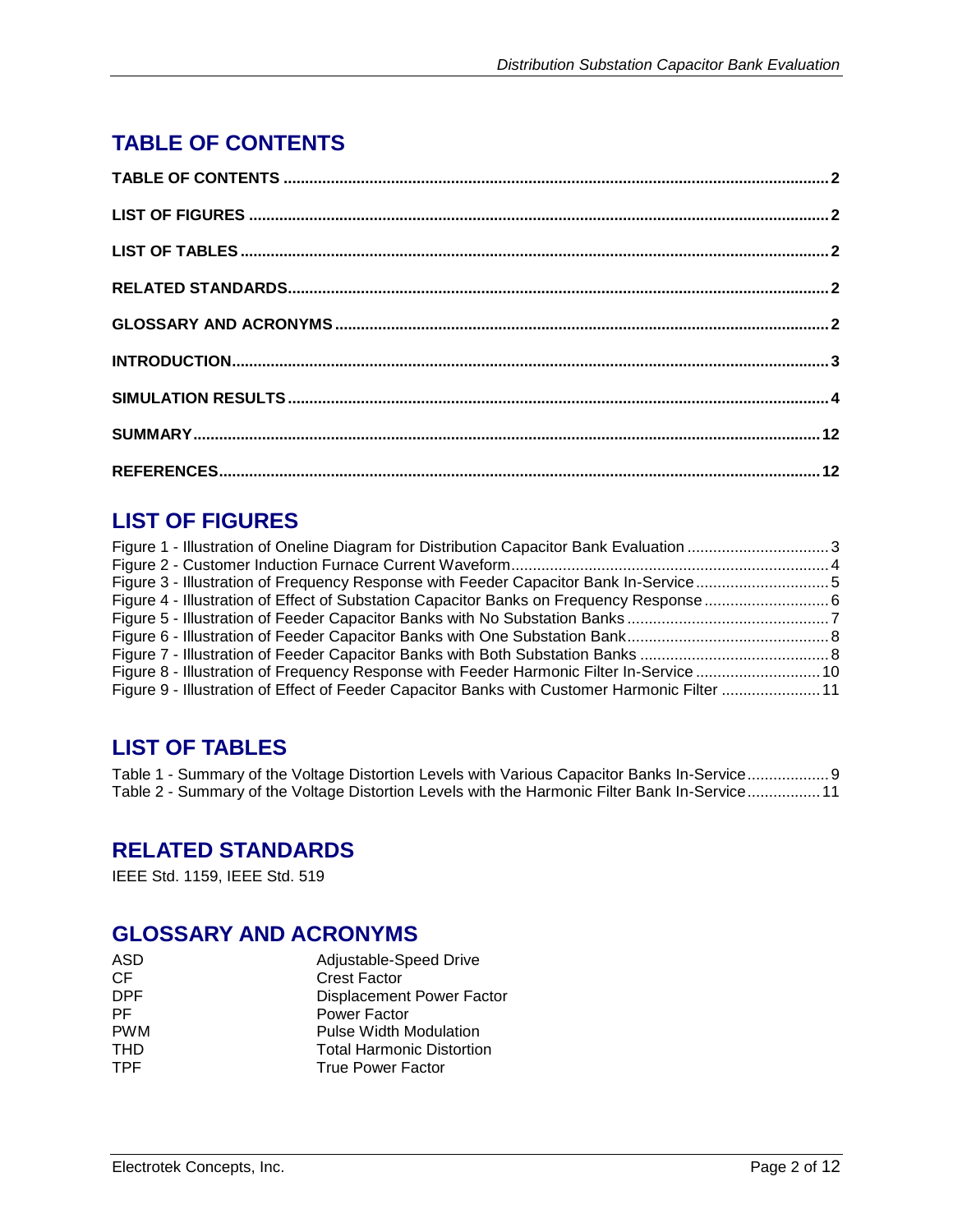## **INTRODUCTION**

A utility distribution substation capacitor bank harmonic analysis case study was completed for the system shown in [Figure 1.](#page-2-0) The 12.47 kV utility substation included a 36 MVA, 161 kV/12.47 kV step-down transformer and several distribution feeders that included a significant number of small capacitor banks and several industrial customers.

There were two 5,400 kVAr, 12.47 kV capacitor banks at the substation bus, a 1,200 kVAr capacitor bank at one customer location, and a number of 300 kVAr and 600 kVAr capacitor banks on four distribution feeders. Each distribution feeder also included a number of distributed harmonic producing nonlinear loads representing a variety of customer facilities.

The customer loads included a 450 kVA step-down transformer supplying a 69 kVAr, 480 V power factor correction capacitor bank and a 15 MVA, 12-pulse induction furnace. The harmonic characteristics of the various customer nonlinear loads were determined from field measurements at the meter point for each customer. The case study was completed using the SuperHarm® program. The accuracy of the simulation model was verified using three-phase and single-line-to-ground fault currents and other steady-state quantities, such as steady-state voltage rise.



<span id="page-2-0"></span>**Figure 1 - Illustration of Oneline Diagram for Distribution Capacitor Bank Evaluation**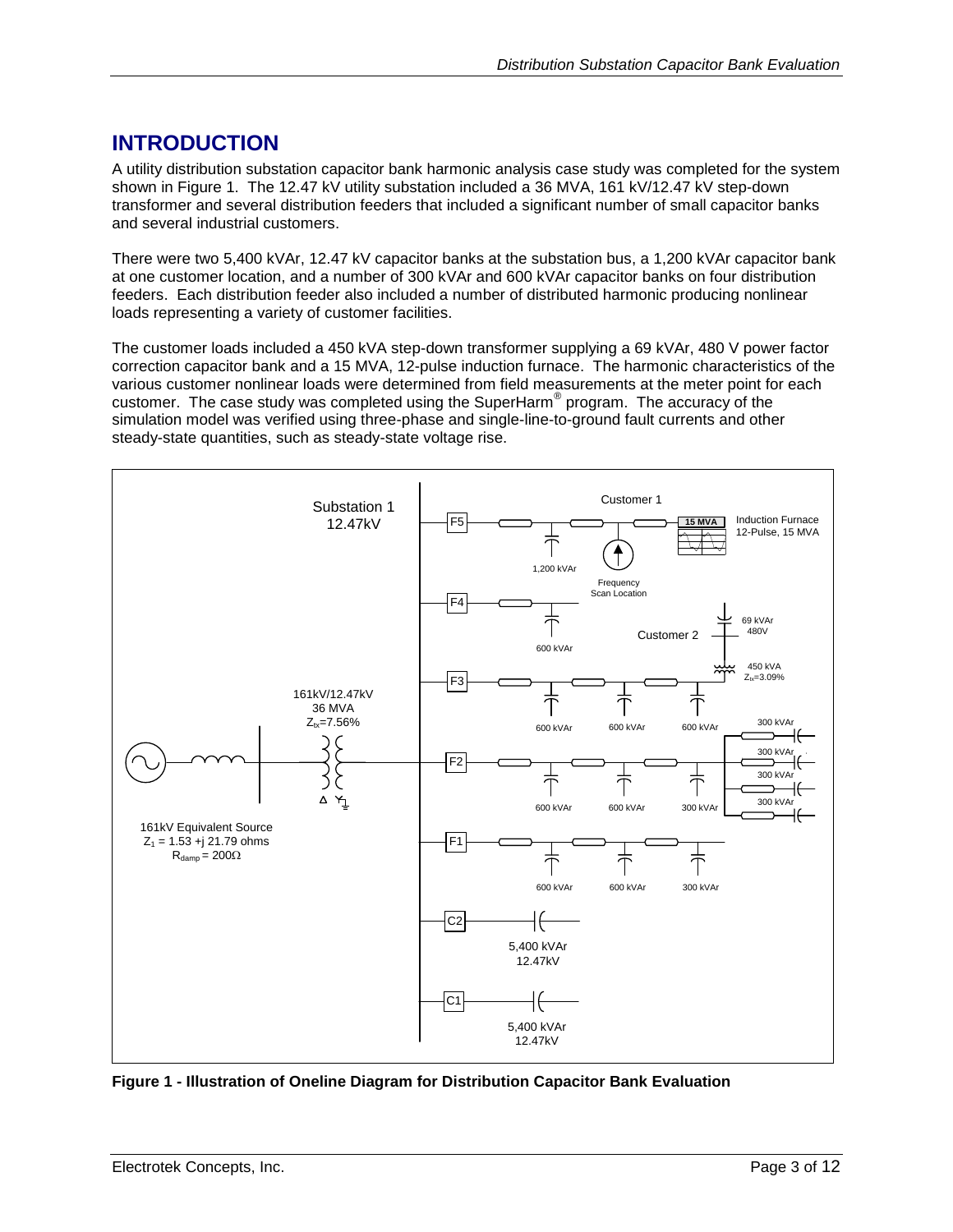## **SIMULATION RESULTS**

The utility was experiencing blown fuses on feeder capacitor banks when the 15 MVA induction furnace was in operation. Capacitor banks that were switched on to improve the voltage regulation for the distribution feeders caused harmonic resonances that caused very high voltage and current distortion levels that also led to the fuse failures.

The configuration of the distribution system capacitor banks included one larger substation capacitor bank that was switched in two steps, one capacitor bank connected at the customer primary, and 14 smaller feeder capacitor banks. The feeder capacitor banks included five that were temperature-controlled, six that were fixed, and three that were fixed, but were de-energized during the winter months. The simulation analysis for the case study included 12 distinct capacitor bank configurations that were investigated.

Fault currents at various points on the distribution system and the voltage rise at 12.47 kV bus with the 5,400 kVAr capacitor banks in-service were used to verify the accuracy of the harmonic simulation model. The steady-state voltage rise at the substation bus for each 5,400 kVAr, 12.47 kV capacitor bank was approximately 1.8%.

[Figure 2](#page-3-0) shows the harmonic current characteristic for one operating point of the 12-pulse induction furnace. The current had a fundamental frequency value of 650 A, an rms value of 652 A, and a THD value of 3.3%. The highest harmonic current components were the 11<sup>th</sup> at 2.75% and the 13<sup>th</sup> at 1.65%.



<span id="page-3-0"></span>**Figure 2 - Customer Induction Furnace Current Waveform**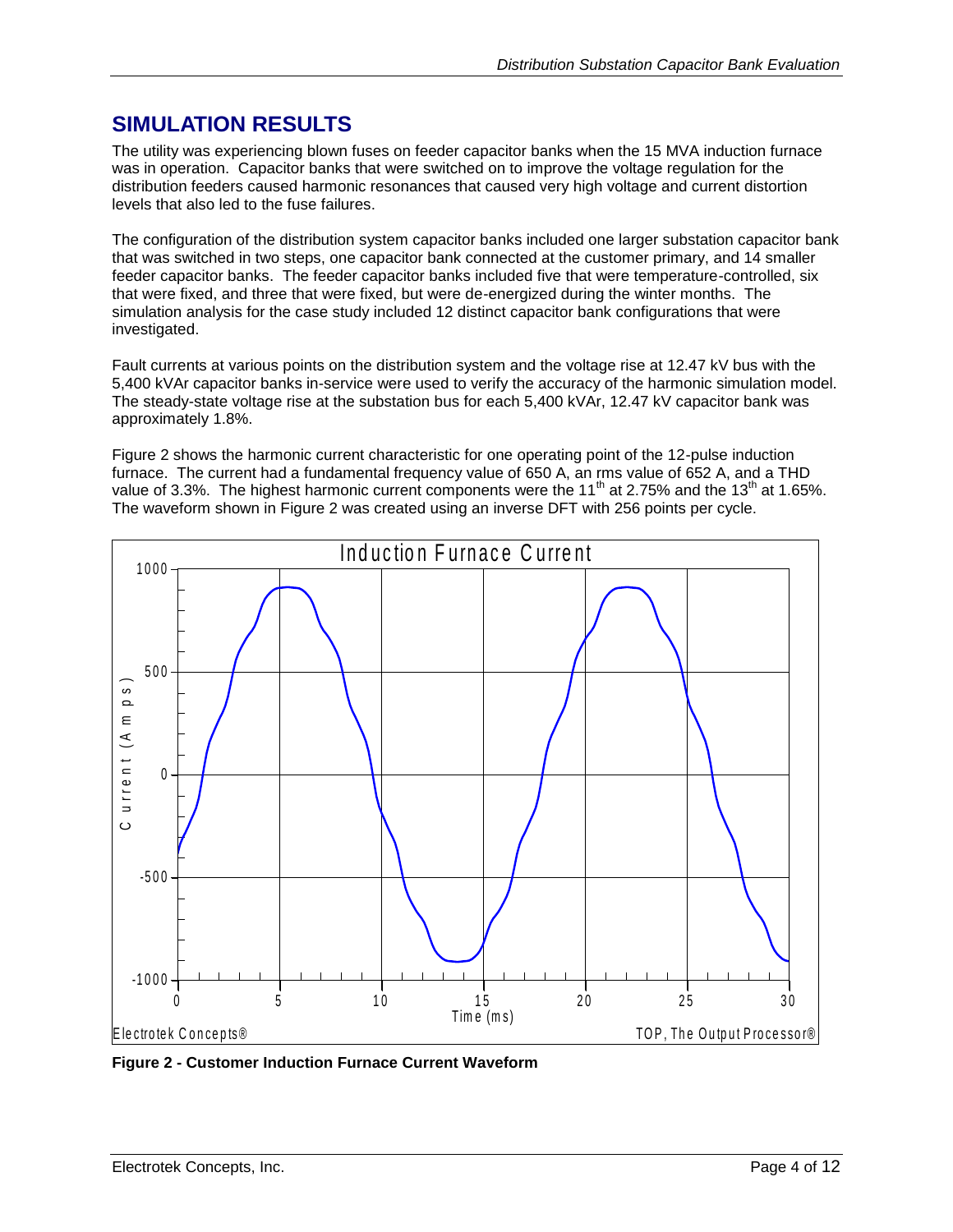[Figure 3](#page-4-0) shows the impedance vs. frequency simulation result with the 1,200 kVAr, 12.47 kV feeder capacitor bank in service (Case 8b). The frequency scan was placed at Customer 1. The basecase result with no utility or customer capacitor banks in-service (Case 8a) was also shown on the graph so the two conditions can be easily compared. The simulated parallel resonance due to the addition of the shunt capacitor bank was 708 Hz $(11.8<sup>th</sup>$  harmonic). A simple expression may be used to validate this result:

$$
h_r \approx \sqrt{\left(\frac{MVA_{3\phi}}{MVA_{3\phi}}\right)} = \sqrt{\left(\frac{155}{1.2}\right)} = 11.4 \text{ (684 Hz)}
$$

In addition, the simulated steady-state voltage rise with the 1,200 kVAr, 12.47 kV capacitor bank in-

service was 0.8%. This value may be validated using the following expression:  
\n
$$
\Delta V = \left(\frac{MVAr_{3\phi}}{MVA_{sc}}\right) * 100 = \left(\frac{1.2}{155}\right) * 100 = 0.77\%
$$

where:

 $h_r$  = parallel resonant frequency (x fundamental)

ΔV = steady-state voltage rise (per-unit)

MVA<sub>3<sup> $\phi$ </sub> = three-phase short circuit capacity (MVA =  $\sqrt{3}$ \*12.47 kV\*7.17kA≈155MVA)</sub></sup>  $MVAr_{36}$  = three-phase capacitor bank rating (MVAr)



<span id="page-4-0"></span>**Figure 3 - Illustration of Frequency Response with Feeder Capacitor Bank In-Service**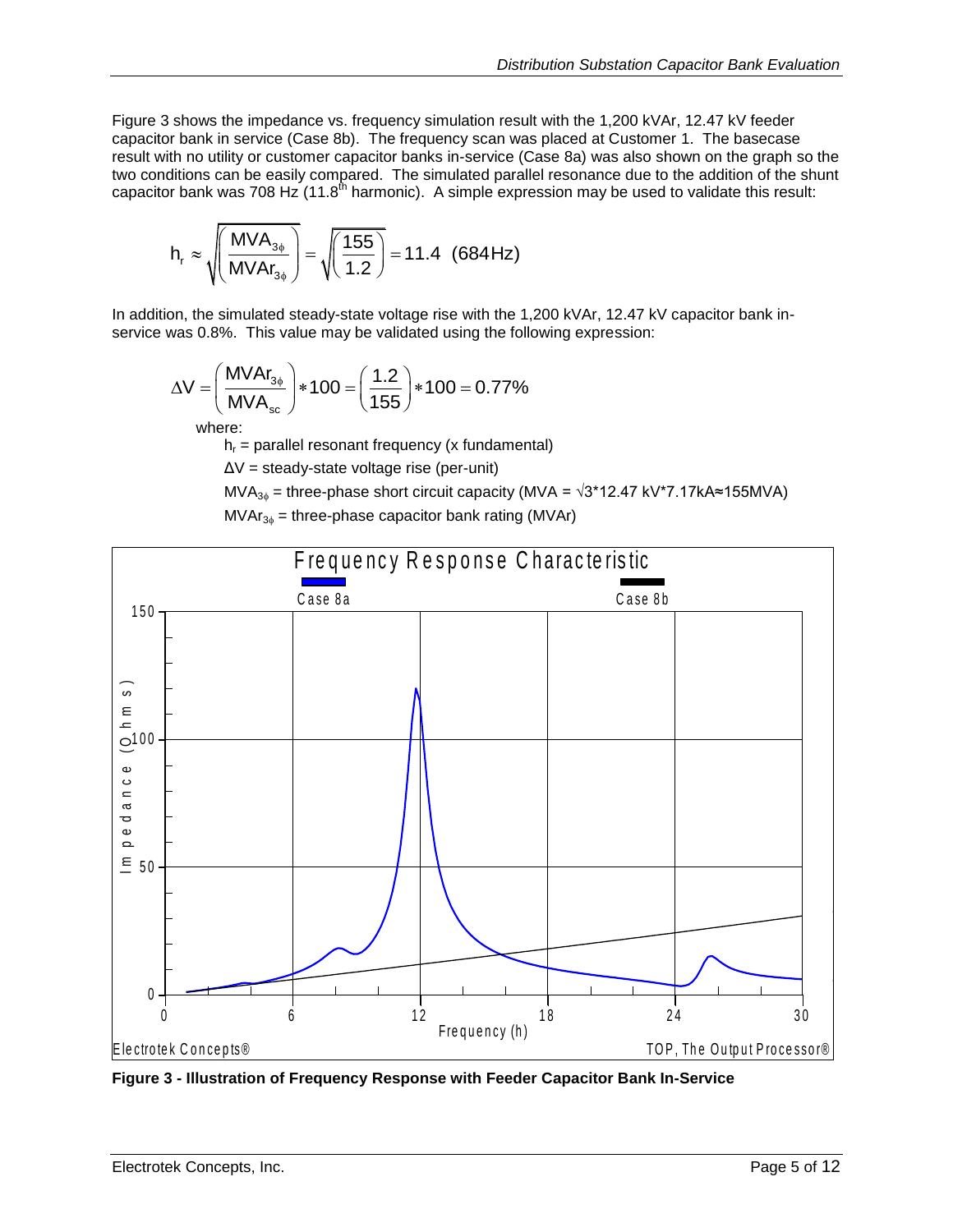A more thorough investigation of the effect of the various substation and feeder capacitor banks was completed using a batch solution capability that allows multiple data cases to be completed consecutively. A batch identification variable was used to create a number of different operating conditions with the repeated solution of the same date case. Different distinct frequency scan output files were also created for each set of system conditions. This simulation process allowed the implementation of sophisticated techniques to simplify certain analysis procedures.

The batch solution involved 12 different cases, representing three different substation capacitor bank conditions, two winter capacitor conditions, and two temperature-controlled capacitor bank conditions. [Figure 4](#page-5-0) shows the impedance vs. frequency simulation results for the different operating conditions for the two 5,400 kVAr, 12.47 kV substation capacitor banks. The frequency scan was placed at Customer 1. The basecase result with no utility or customer capacitor banks in-service was also shown for reference.

The simulated parallel harmonic resonant frequency with neither substation capacitor bank in-service was 708 Hz (11.8<sup>th</sup> harmonic). Addition of the first 5,400 kVAr capacitor bank reduced the resonant frequency to 390 Hz (6.5<sup>th</sup> harmonic), while the addition of both 5,400 kVAr capacitor banks further reduced the resonant frequency to 312 Hz  $(5.2<sup>nd</sup>$  harmonic).

The magnitude of the simulated impedance at the lower-order harmonics was significantly reduced with the substation capacitor banks in-service. This would suggest that the voltage distortion at the customer and substation buses would indeed be somewhat lower with the substation capacitor banks in-service. The resulting voltage distortion levels will be shown later in the case. F re quency R e s p onserved that the voltage and indeed be somewhat lower with the substation contion levels will be shown later in the case.



<span id="page-5-0"></span>**Figure 4 - Illustration of Effect of Substation Capacitor Banks on Frequency Response**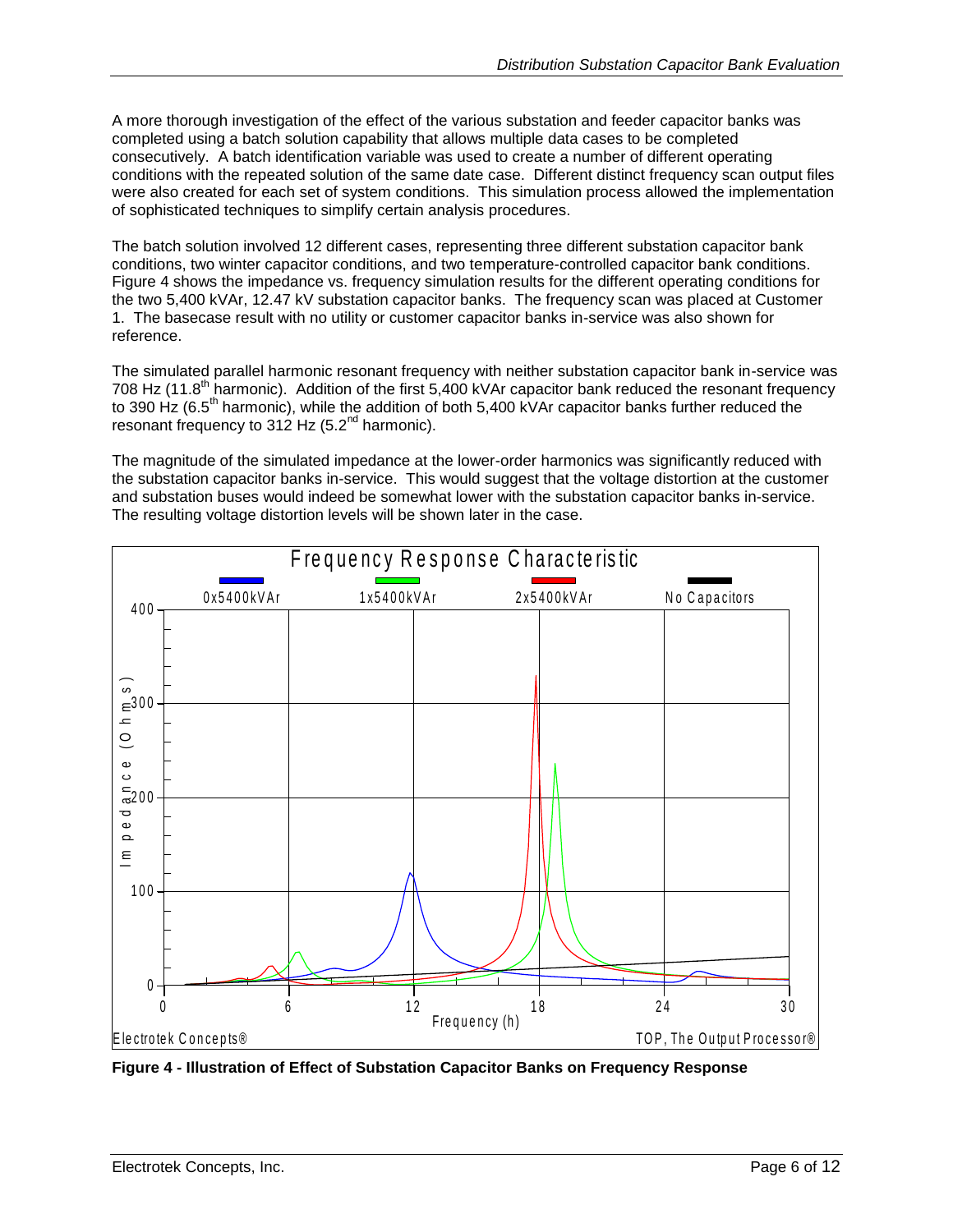[Figure 5,](#page-6-0) [Figure 6,](#page-7-0) and [Figure 7](#page-7-1) show the impedance vs. frequency simulation results for various feeder and substation capacitor bank configurations. The basecase result with no utility or customer capacitor banks in-service was also shown for reference. The codes used for the simulation legends included:

- "W" Winter Season Feeder Capacitor Banks, Either Off or On (e.g., W Off, W On)
- "T" Temperature-Controlled Feeder Capacitor Banks, Either Off or On (e.g., T Off, T On)

[Figure 5](#page-6-0) shows the simulated frequency response characteristics for the cases with no substation capacitor banks (5,400 kVAr, 12.47 kV) in-service. The most severe resonances were near the 11<sup>th</sup> and 19<sup>th</sup> harmonics.

[Figure 6](#page-7-0) shows the corresponding simulated frequency response characteristics for the cases with one 5,400 kVAr substation capacitor bank in-service. The most severe parallel resonances were near the 19<sup>th</sup> harmonic.

[Figure 7](#page-7-1) shows the corresponding simulated frequency response characteristics for the cases with both 5,400 kVAr substation capacitors bank in-service. The most severe parallel resonances are near the 17<sup>th</sup> harmonic.



<span id="page-6-0"></span>**Figure 5 - Illustration of Feeder Capacitor Banks with No Substation Banks**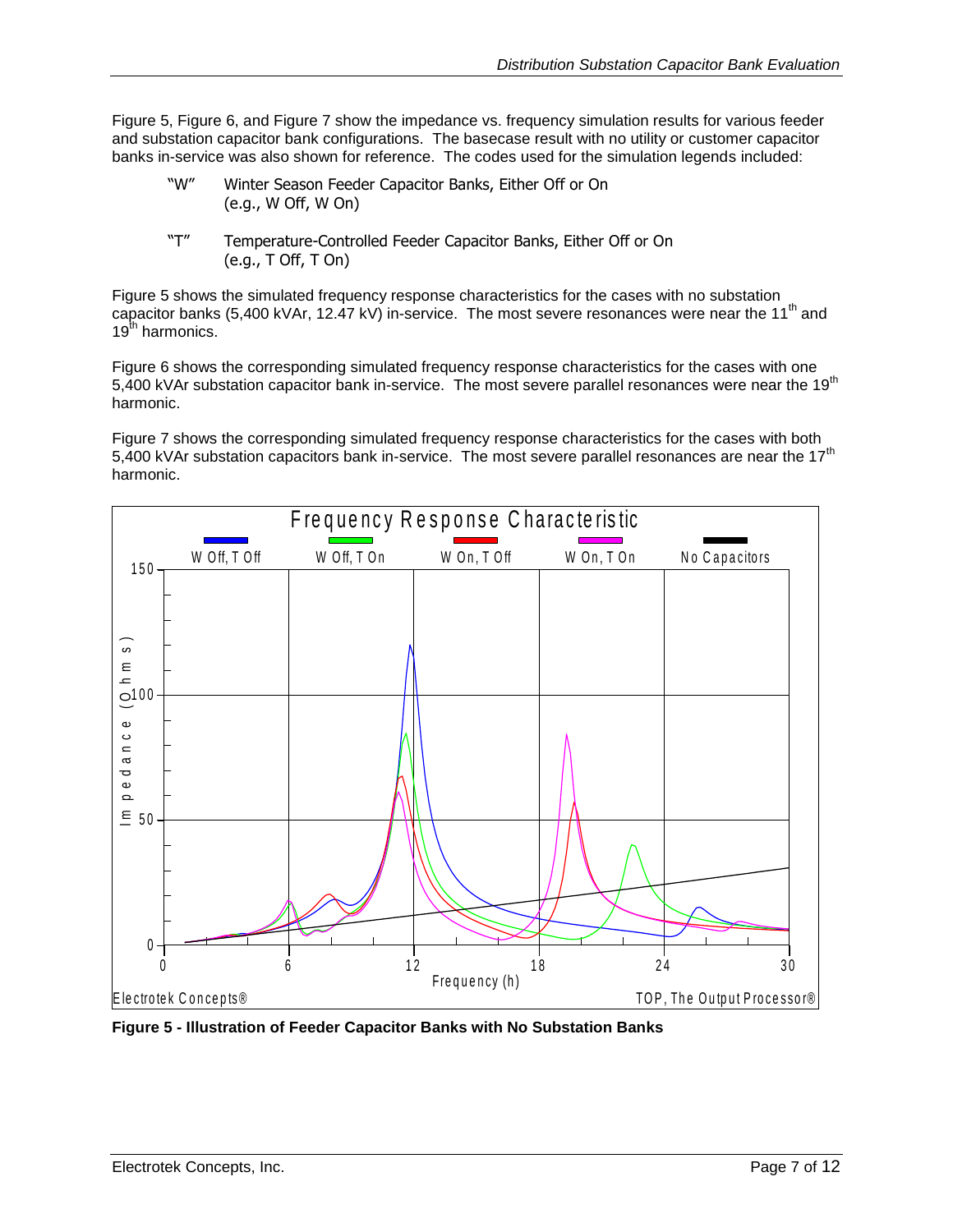

<span id="page-7-0"></span>**Figure 6 - Illustration of Feeder Capacitor Banks with One Substation Bank**



<span id="page-7-1"></span>**Figure 7 - Illustration of Feeder Capacitor Banks with Both Substation Banks**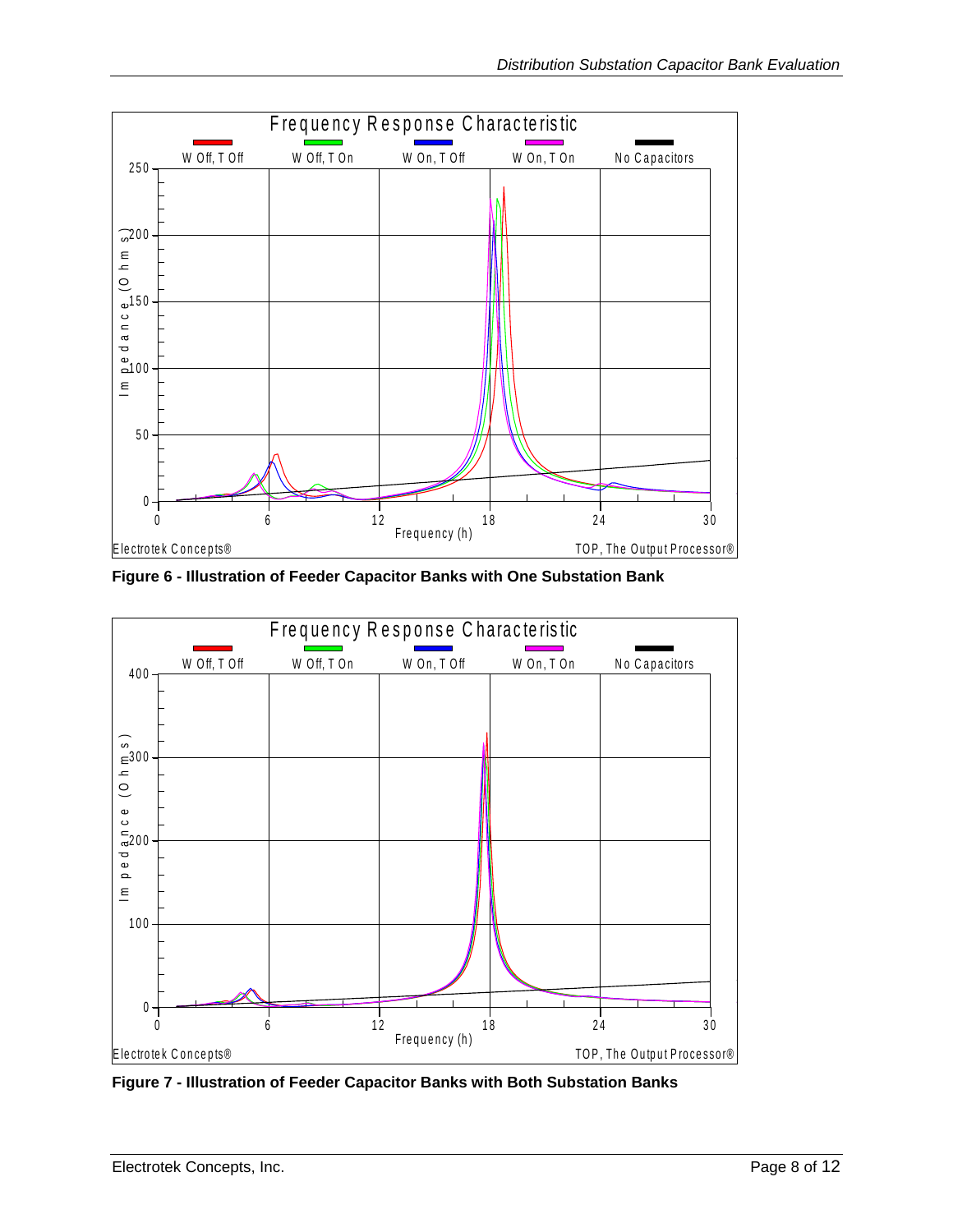[Table 1](#page-8-0) summarizes the harmonic distortion simulation results that corresponded with the frequency scans shown in the previous three figures. The table includes the same simulation legend codes, as well as the voltage distortion ( $V<sub>THD</sub>$ ) at the 12.47 kV substation bus and at the 12.47 kV bus at Customer 1. For reference, the voltage distortion values with no utility or customer capacitor banks in-service was 2.25% at the substation bus and 4.13% at the customer bus.

As was illustrated with the previously simulated frequency response characteristics, the worst case harmonic distortion levels were when neither of the 5,400 kVAr substation capacitor banks were inservice. The severe distortion levels for these operating conditions resulted in a number of feeder capacitor bank fuses failing when the induction furnace was operating near capacity.

Distortion cases 8c through 8f corresponded to the frequency response characteristics previously shown in [Figure 5.](#page-6-0) These were the most severe harmonic distortion levels at both the customer and utility substation buses. The high distortion levels were primarily due to the 11<sup>th</sup> harmonic resonance along with the 11<sup>th</sup> and 13<sup>th</sup> harmonic current components created by the 12-pulse induction furnace. Distortion cases 8g through 8j corresponded to the frequency response characteristics shown in [Figure 6,](#page-7-0) while distortion cases 8k through 8n corresponded to the frequency response characteristics shown in [Figure 7.](#page-7-1)

| <b>Case Number - Case Description</b> | 12.47 kV<br><b>Substation</b><br><b>Bus</b> | 12.47 kV<br><b>Customer#1</b><br><b>Bus</b> |
|---------------------------------------|---------------------------------------------|---------------------------------------------|
| Case 8c - 0x5400kVAr, W Off, T Off    | 8.09%                                       | 16.29%                                      |
| Case 8d - 0x5400kVAr, W Off, T On     | 7.66%                                       | 15.01%                                      |
| Case 8e - 0x5400kVAr, W On, T Off     | 8.68%                                       | 16.18%                                      |
| Case 8f - 0x5400kVAr, W On, T On      | 8.17%                                       | 15.18%                                      |
| Case 8g - 1x5400kVAr, W Off, T Off    | 2.79%                                       | 2.95%                                       |
| Case 8h - 1x5400kVAr, W Off, T On     | 4.35%                                       | 4.72%                                       |
| Case 8i - 1x5400kVAr, W On, T Off     | $3.09\%$                                    | 3.25%                                       |
| Case 8j - 1x5400kVAr, W On, T On      | 4.86%                                       | 5.33%                                       |
| Case 8k - 2x5400kVAr, W Off, T Off    | 4.81%                                       | 5.62%                                       |
| Case 8I - 2x5400kVAr, W Off, T On     | 3.50%                                       | 4.16%                                       |
| Case 8m - 2x5400kVAr, W On, T Off     | 5.93%                                       | 6.83%                                       |
| Case 8n - 2x5400kVAr, W On, T On      | 3.18%                                       | 3.86%                                       |

<span id="page-8-0"></span>

| Table 1 - Summary of the Voltage Distortion Levels with Various Capacitor Banks In-Service |  |  |  |
|--------------------------------------------------------------------------------------------|--|--|--|
|                                                                                            |  |  |  |
|                                                                                            |  |  |  |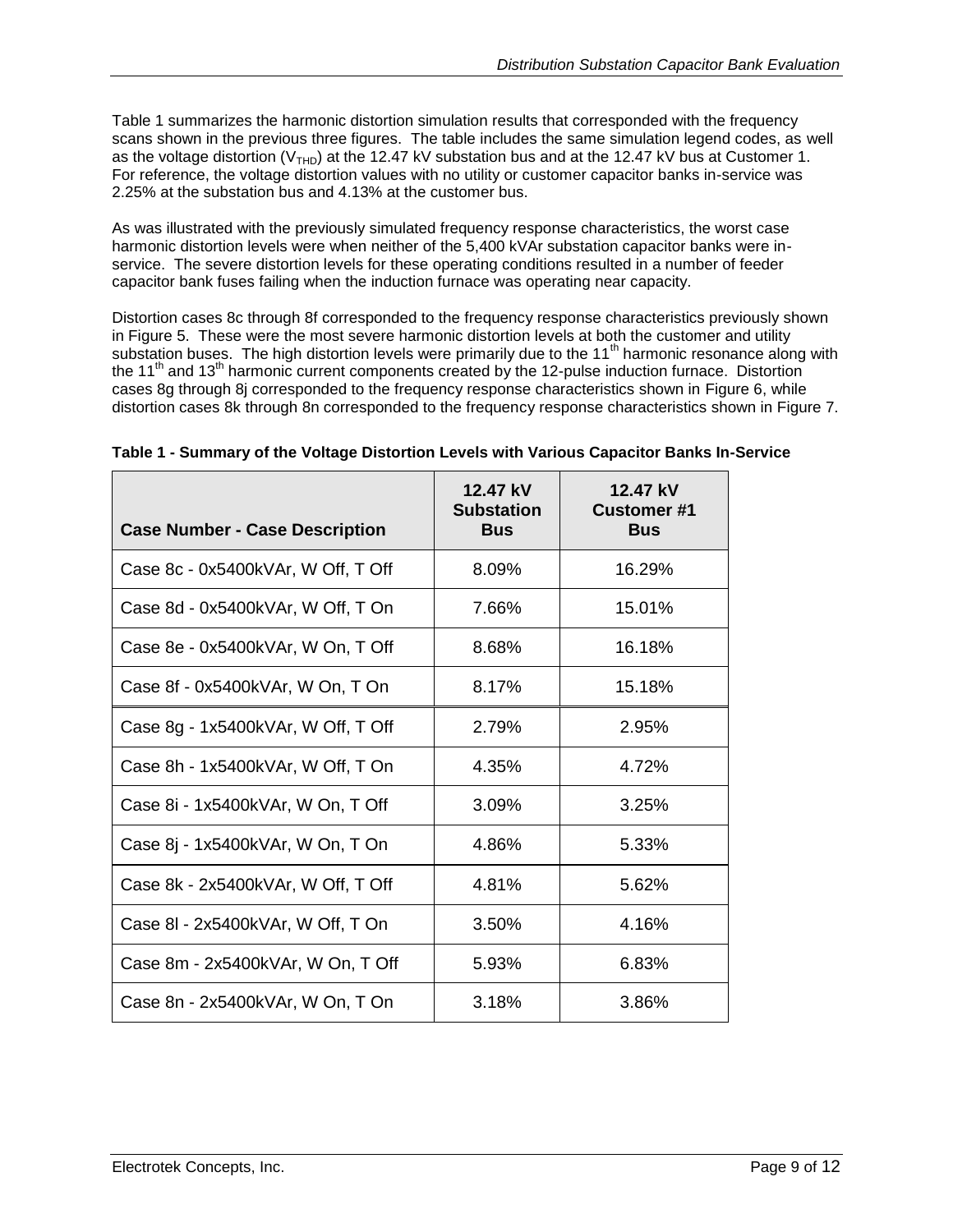The power conditioning solution alternative that was investigated during the study was converting one of the existing feeder capacitor banks into a passive shunt single-tuned harmonic filter. Passive filters are made of inductive, capacitive, and resistive elements. They are relatively inexpensive compared with other means for eliminating harmonic distortion, but they have the disadvantage of potentially adverse interactions with the power system. They are employed either to shunt the harmonic currents off the line or to block their flow between parts of the system by tuning the elements to create a resonance at a selected harmonic frequency.

Filters are generally tuned slightly below the harmonic frequency of concern. This method allows for tolerances in the filter components and prevents the filter from acting as a direct short circuit for the offending harmonic current. It also minimizes the possibility of dangerous harmonic resonance should the system parameters change and cause the tuning frequency to shift slightly higher. The filter design involved converting the existing 1,200 kVAr, 12.47 kV capacitor bank at Customer 1 into a 4.7<sup>th</sup> harmonic filter.

[Figure 8](#page-9-0) shows the impedance vs. frequency simulation results with the Customer 1 power factor correction capacitor bank reconfigured as a 4.7<sup>th</sup> harmonic filter. The previous worst-case frequency scan and the basecase with no utility or customer capacitor in-service banks was shown for reference. As can be observed in the figure, the frequency response characteristic shows the very low impedance at the filter tuning frequency. [Figure 9](#page-10-0) shows the effect of various feeder capacitor banks on the frequency response with the harmonic filter in-service. utility or customer capacitor in-service banks was s<br>the frequency response characteristic shows the versure 9 shows the effect of various feeder capacitor<br>ic filter in-service.<br>Frequency Response Characteristic



<span id="page-9-0"></span>**Figure 8 - Illustration of Frequency Response with Feeder Harmonic Filter In-Service**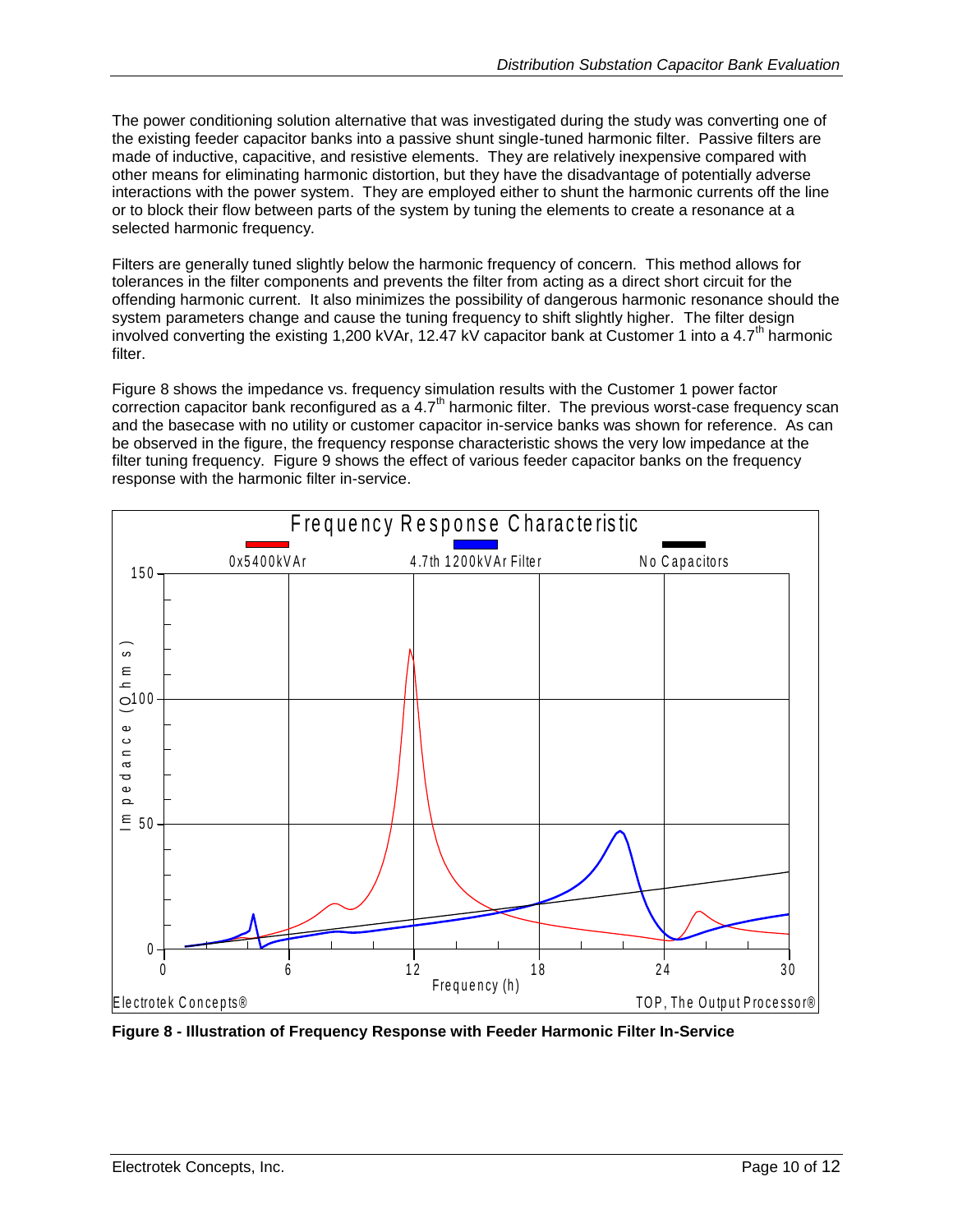

<span id="page-10-0"></span>**Figure 9 - Illustration of Effect of Feeder Capacitor Banks with Customer Harmonic Filter**

[Table 2](#page-10-1) summarizes the harmonic distortion simulations with the 1,200 kVAr,  $4.7<sup>th</sup>$  harmonic filter inservice. The table includes the same simulation legend codes, as well as the voltage distortion ( $V<sub>THD</sub>$ ) at the 12.47 kV substation bus and at the 12.47 kV bus at Customer 1. The results shown in the table highlight the fact that all of the voltage distortion levels were below the commonly-used voltage distortion  $(V<sub>THD</sub>)$  limit of 5%

| <b>Case Number - Case Description</b> | 12.47 kV<br><b>Substation</b><br><b>Bus</b> | 12.47 kV<br><b>Customer#1</b><br><b>Bus</b> |
|---------------------------------------|---------------------------------------------|---------------------------------------------|
| Case 8n - 0x5400kVAr, W Off, T Off    | 2.02%                                       | 3.04%                                       |
| Case 8o - 0x5400kVAr, W Off, T On     | 2.08%                                       | 3.27%                                       |
| Case 8p - 0x5400kVAr, W On, T Off     | 2.35%                                       | 3.57%                                       |
| Case 8q - 0x5400kVAr, W On, T On      | 2.84%                                       | 3.97%                                       |
| Case 8r - 1x5400kVAr, W Off, T Off    | 3.05%                                       | 2.42%                                       |
| Case 8s - 1x5400kVAr, W Off, T On     | 2.55%                                       | 1.88%                                       |

<span id="page-10-1"></span>

| Table 2 - Summary of the Voltage Distortion Levels with the Harmonic Filter Bank In-Service |  |  |  |
|---------------------------------------------------------------------------------------------|--|--|--|
|                                                                                             |  |  |  |